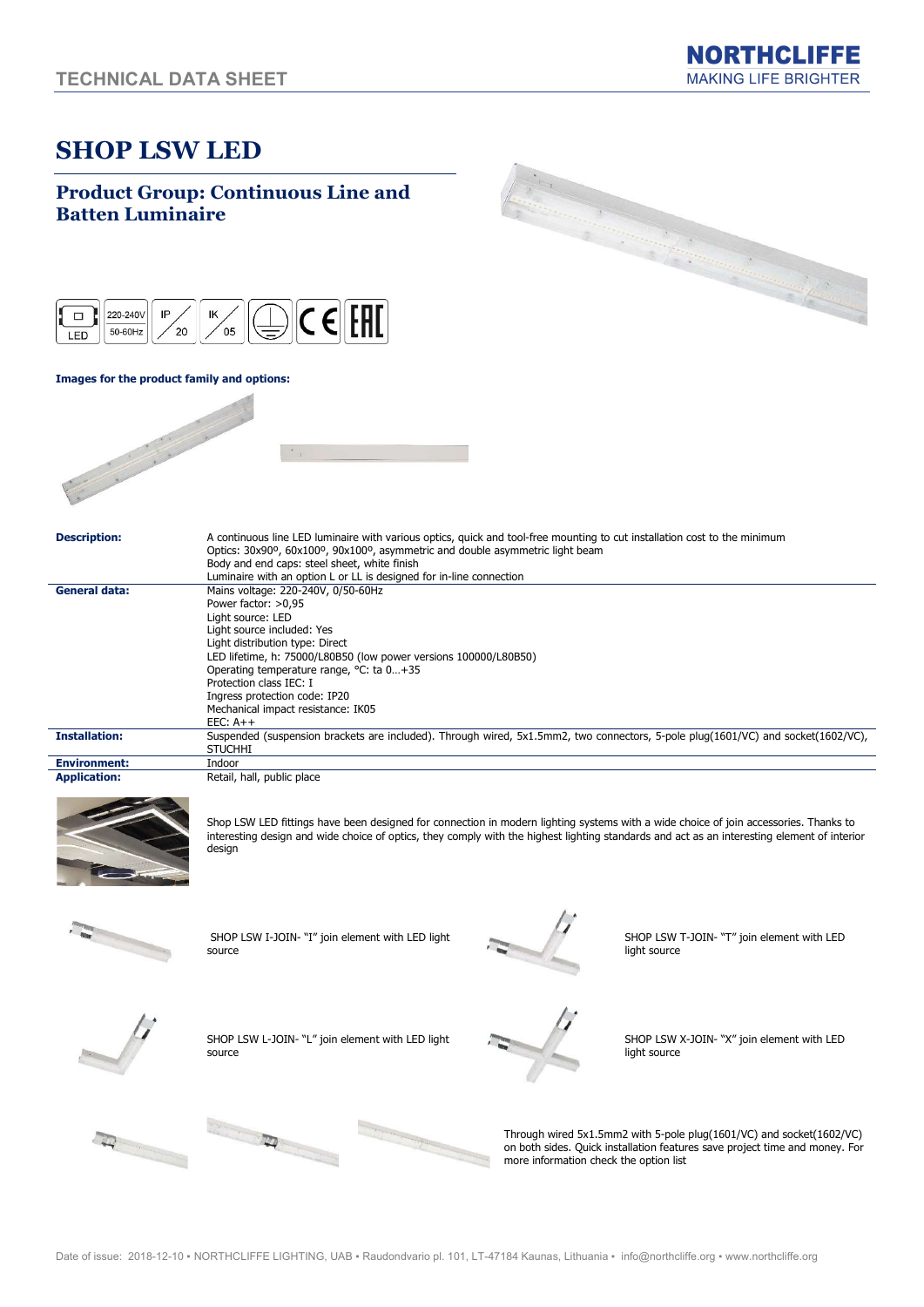

| <b>Product</b>                                                                                 | Length<br>$, \mathsf{mm}$ | Width,<br>mm | <b>Height</b><br>$, \text{mm}$ | <b>Luminaire</b><br>output <sup>*</sup> , Im | <b>System</b><br>power <sup>*</sup> ,<br>w | <b>System</b><br>efficacy <sup>*</sup> ,<br>Im/W | <b>CRI</b>       | $CCT^*$ ,<br>K | Weight,<br>kg |
|------------------------------------------------------------------------------------------------|---------------------------|--------------|--------------------------------|----------------------------------------------|--------------------------------------------|--------------------------------------------------|------------------|----------------|---------------|
| Shop LSW LED1x3150 D673 T830 LS90x100 L1 LO1                                                   | 1155                      | 67           | 66                             | 3004                                         | 20,1                                       | 149                                              | $80+$            | 3000           | 2,50          |
| Shop LSW LED1x3900 D674 T830 LS90x100 L1 LO2                                                   | 1155                      | 67           | 66                             | 3707                                         | 24,5                                       | 151                                              | $80 +$           | 3000           | 2,50          |
| Shop LSW LED1x5250 D675 T830 LS90x100 L1 LO3                                                   | 1155                      | 67           | 66                             | 5007                                         | 34,1                                       | 147                                              | $80+$            | 3000           | 2,50          |
| Shop LSW LED1x5850 D676 T830 LS90x100 L1 LO4                                                   | 1155<br>1155              | 67           | 66                             | 5588<br>6131                                 | 39,3                                       | 142                                              | $80+$            | 3000           | 2,50          |
| Shop LSW LED1x6450 D677 T830 LS90x100 L1 LO5<br>Shop LSW LED1x3950 D678 T830 LS90x100 L1 LO1   | 1442                      | 67<br>67     | 66<br>66                       | 3755                                         | 44,7<br>24,1                               | 137<br>156                                       | $80+$<br>$80+$   | 3000<br>3000   | 2,50<br>3,20  |
| Shop LSW LED1x4850 D679 T830 LS90x100 L1 LO2                                                   | 1442                      | 67           | 66                             | 4634                                         | 30,6                                       | 151                                              | $80+$            | 3000           | 3,20          |
| Shop LSW LED1x6550 D680 T830 LS90x100 L1 LO3                                                   | 1442                      | 67           | 66                             | 6258                                         | 42,6                                       | 147                                              | $80 +$           | 3000           | 3,20          |
| Shop LSW LED1x7300 D681 T830 LS90x100 L1 LO4                                                   | 1442                      | 67           | 66                             | 6985                                         | 49,2                                       | 142                                              | $80+$            | 3000           | 3,20          |
| Shop LSW LED1x8050 D682 T830 LS90x100 L1 LO5                                                   | 1442                      | 67           | 66                             | 7664                                         | 55,2                                       | 139                                              | $80 +$           | 3000           | 3,20          |
| Shop LSW LED1x7850 D683 T830 LS90x100 L1 LO1                                                   | 2875                      | 67           | 66                             | 7510                                         | 46,6                                       | 161                                              | $80+$            | 3000           | 6,30          |
| Shop LSW LED1x9700 D684 T830 LS90x100 L1 LO2                                                   | 2875                      | 67           | 66                             | 9267                                         | 58,6                                       | 158                                              | $80 +$           | 3000           | 6,30          |
| Shop LSW LED1x13100 D685 T830 LS90x100 L1 LO3                                                  | 2875                      | 67           | 66                             | 12517                                        | 84,3                                       | 148                                              | $80+$            | 3000           | 6,30          |
| Shop LSW LED1x14600 D686 T830 LS90x100 L1 LO4                                                  | 2875<br>2875              | 67<br>67     | 66<br>66                       | 13971                                        | 97,3                                       | 144<br>139                                       | $80 +$<br>$80+$  | 3000<br>3000   | 6,30          |
| Shop LSW LED1x16050 D687 T830 LS90x100 L1 LO5<br>Shop LSW LED1x3150 D673 T840 LS90x100 L1 LO1  | 1155                      | 67           | 66                             | 15329<br>3138                                | 110,4<br>20,1                              | 156                                              | $80 +$           | 4000           | 6,30<br>2,50  |
| Shop LSW LED1x3900 D674 T840 LS90x100 L1 LO2                                                   | 1155                      | 67           | 66                             | 3871                                         | 24,5                                       | 158                                              | $80+$            | 4000           | 2,50          |
| Shop LSW LED1x5250 D675 T840 LS90x100 L1 LO3                                                   | 1155                      | 67           | 66                             | 5231                                         | 34,1                                       | 153                                              | $80 +$           | 4000           | 2,50          |
| Shop LSW LED1x5850 D676 T840 LS90x100 L1 LO4                                                   | 1155                      | 67           | 66                             | 5837                                         | 39,3                                       | 148                                              | $80+$            | 4000           | 2,50          |
| Shop LSW LED1x6450 D677 T840 LS90x100 L1 LO5                                                   | 1155                      | 67           | 66                             | 6406                                         | 44,7                                       | 143                                              | $80 +$           | 4000           | 2,50          |
| Shop LSW LED1x3950 D678 T840 LS90x100 L1 LO1                                                   | 1442                      | 67           | 66                             | 3923                                         | 24,1                                       | 163                                              | $80+$            | 4000           | 3,20          |
| Shop LSW LED1x4850 D679 T840 LS90x100 L1 LO2                                                   | 1442                      | 67           | 66                             | 4839                                         | 30,6                                       | 158                                              | $80+$            | 4000           | 3,20          |
| Shop LSW LED1x6550 D680 T840 LS90x100 L1 LO3                                                   | 1442                      | 67           | 66                             | 6538                                         | 42,6                                       | 153                                              | $80+$            | 4000           | 3,20          |
| Shop LSW LED1x7300 D681 T840 LS90x100 L1 LO4                                                   | 1442                      | 67           | 66                             | 7297                                         | 49,2                                       | 148                                              | $80+$            | 4000           | 3,20          |
| Shop LSW LED1x8050 D682 T840 LS90x100 L1 LO5                                                   | 1442                      | 67           | 66                             | 8008                                         | 55,2                                       | 145                                              | $80+$            | 4000           | 3,20          |
| Shop LSW LED1x7850 D683 T840 LS90x100 L1 LO1                                                   | 2875                      | 67           | 66                             | 7845                                         | 46,6                                       | 168                                              | $80+$            | 4000           | 6,30          |
| Shop LSW LED1x9700 D684 T840 LS90x100 L1 LO2                                                   | 2875                      | 67           | 66                             | 9679                                         | 58,6                                       | 165                                              | $80+$            | 4000           | 6,30          |
| Shop LSW LED1x13100 D685 T840 LS90x100 L1 LO3<br>Shop LSW LED1x14600 D686 T840 LS90x100 L1 LO4 | 2875<br>2875              | 67<br>67     | 66<br>66                       | 13076<br>14593                               | 84,3<br>97,3                               | 155<br>150                                       | $80 +$<br>$80 +$ | 4000<br>4000   | 6,30<br>6,30  |
| Shop LSW LED1x16050 D687 T840 LS90x100 L1 LO5                                                  | 2875                      | 67           | 66                             | 16015                                        | 110,4                                      | 145                                              | $80 +$           | 4000           | 6,30          |
|                                                                                                |                           |              |                                |                                              |                                            |                                                  |                  |                |               |
| Shop LSW LED1x3150 D673 T840 LS60x100 L1 LO1                                                   | 1155                      | 67           | 66                             | 3138                                         | 20,1                                       | 156                                              | $80 +$           | 4000           | 2,50          |
| Shop LSW LED1x3900 D674 T840 LS60x100 L1 LO2                                                   | 1155                      | 67           | 66                             | 3871                                         | 24,5                                       | 158                                              | $80 +$           | 4000           | 2,50          |
| Shop LSW LED1x5250 D675 T840 LS60x100 L1 LO3                                                   | 1155                      | 67           | 66                             | 5231                                         | 34,1                                       | 153                                              | $80+$            | 4000           | 2,50          |
| Shop LSW LED1x5850 D676 T840 LS60x100 L1 LO4                                                   | 1155                      | 67           | 66                             | 5837                                         | 39,3                                       | 148                                              | $80+$            | 4000           | 2,50          |
| Shop LSW LED1x6450 D677 T840 LS60x100 L1 LO5                                                   | 1155                      | 67           | 66                             | 6406                                         | 44,7                                       | 143                                              | $80+$            | 4000           | 2,50          |
| Shop LSW LED1x3950 D678 T840 LS60x100 L1 LO1                                                   | 1442                      | 67           | 66                             | 3923                                         | 24,1                                       | 163                                              | $80+$            | 4000           | 3,20          |
| Shop LSW LED1x4850 D679 T840 LS60x100 L1 LO2                                                   | 1442                      | 67           | 66                             | 4839                                         | 30,6                                       | 158                                              | $80+$            | 4000           | 3,20          |
| Shop LSW LED1x6550 D680 T840 LS60x100 L1 LO3                                                   | 1442<br>1442              | 67<br>67     | 66<br>66                       | 6538<br>7297                                 | 42,6                                       | 153<br>148                                       | $80+$<br>$80+$   | 4000<br>4000   | 3,20          |
| Shop LSW LED1x7300 D681 T840 LS60x100 L1 LO4<br>Shop LSW LED1x8050 D682 T840 LS60x100 L1 LO5   | 1442                      | 67           | 66                             | 8008                                         | 49,2<br>55,2                               | 145                                              | $80+$            | 4000           | 3,20<br>3,20  |
| Shop LSW LED1x7850 D683 T840 LS60x100 L1 LO1                                                   | 2875                      | 67           | 66                             | 7845                                         | 46,6                                       | 168                                              | $80+$            | 4000           | 6,30          |
| Shop LSW LED1x9700 D684 T840 LS60x100 L1 LO2                                                   | 2875                      | 67           | 66                             | 9679                                         | 58,6                                       | 165                                              | $80+$            | 4000           | 6,30          |
| Shop LSW LED1x13100 D685 T840 LS60x100 L1 LO3                                                  | 2875                      | 67           | 66                             | 13076                                        | 84,3                                       | 155                                              | $80 +$           | 4000           | 6,30          |
| Shop LSW LED1x14600 D686 T840 LS60x100 L1 LO4                                                  | 2875                      | 67           | 66                             | 14593                                        | 97,3                                       | 150                                              | $80+$            | 4000           | 6,30          |
| Shop LSW LED1x16050 D687 T840 LS60x100 L1 LO5                                                  | 2875                      | 67           | 66                             | 16015                                        | 110,4                                      | 145                                              | $80 +$           | 4000           | 6,30          |
| Shop LSW LED1x3150 D673 T840 LS30x90 L1 LO1                                                    | 1155                      | 67           | 66                             | 3138                                         | 20,1                                       | 156                                              | $80 +$           | 4000           | 2,50          |
| Shop LSW LED1x3900 D674 T840 LS30x90 L1 LO2                                                    | 1155                      | 67           | 66                             | 3871                                         | 24,5                                       | 158                                              | $80 +$           | 4000           | 2,50          |
| Shop LSW LED1x5250 D675 T840 LS30x90 L1 LO3                                                    | 1155                      | 67           | 66                             | 5231                                         | 34,1                                       | 153                                              | $80 +$           | 4000           | 2,50          |
| Shop LSW LED1x5850 D676 T840 LS30x90 L1 LO4                                                    | 1155                      | 67           | 66                             | 5837                                         | 39,3                                       | 148                                              | $80 +$           | 4000           | 2,50          |
| Shop LSW LED1x6450 D677 T840 LS30x90 L1 LO5                                                    | 1155                      | 67           | 66                             | 6406                                         | 44,7                                       | 143                                              | $80 +$           | 4000           | 2,50          |
| Shop LSW LED1x3950 D678 T840 LS30x90 L1 LO1                                                    | 1442                      | 67           | 66                             | 3923                                         | 24,1                                       | 163                                              | $80 +$           | 4000           | 3,20          |
| Shop LSW LED1x4850 D679 T840 LS30x90 L1 LO2<br>Shop LSW LED1x6550 D680 T840 LS30x90 L1 LO3     | 1442<br>1442              | 67<br>67     | 66<br>66                       | 4839<br>6538                                 | 30,6<br>42,6                               | 158<br>153                                       | $80 +$<br>$80 +$ | 4000<br>4000   | 3,20<br>3,20  |
| Shop LSW LED1x7300 D681 T840 LS30x90 L1 LO4                                                    | 1442                      | 67           | 66                             | 7297                                         | 49,2                                       | 148                                              | $80 +$           | 4000           | 3,20          |
| Shop LSW LED1x8050 D682 T840 LS30x90 L1 LO5                                                    | 1442                      | 67           | 66                             | 8008                                         | 55,2                                       | 145                                              | $80 +$           | 4000           | 3,20          |
| Shop LSW LED1x7850 D683 T840 LS30x90 L1 LO1                                                    | 2875                      | 67           | 66                             | 7845                                         | 46,6                                       | 168                                              | $80 +$           | 4000           | 6,30          |
| Shop LSW LED1x9700 D684 T840 LS30x90 L1 LO2                                                    | 2875                      | 67           | 66                             | 9679                                         | 58,6                                       | 165                                              | $80 +$           | 4000           | 6,30          |
| Shop LSW LED1x13100 D685 T840 LS30x90 L1 LO3                                                   | 2875                      | 67           | 66                             | 13076                                        | 84,3                                       | 155                                              | $80 +$           | 4000           | 6,30          |
| Shop LSW LED1x14600 D686 T840 LS30x90 L1 LO4                                                   | 2875                      | 67           | 66                             | 14593                                        | 97,3                                       | 150                                              | $80 +$           | 4000           | 6,30          |
| Shop LSW LED1x16050 D687 T840 LS30x90 L1 LO5                                                   | 2875                      | 67           | 66                             | 16015                                        | 110,4                                      | 145                                              | $80+$            | 4000           | 6,30          |
| Shop LSW LED1x3150 D673 T840 LS2A40 L1 LO1                                                     | 1155                      | 67           | 66                             | 3039                                         | 20,1                                       | 151                                              | $80+$            | 4000           | 2,50          |
| Shop LSW LED1x3900 D674 T840 LS2A40 L1 LO2                                                     | 1155                      | 67           | 66                             | 3749                                         | 24,5                                       | 153                                              | $80 +$           | 4000           | 2,50          |
| Shop LSW LED1x5250 D675 T840 LS2A40 L1 LO3                                                     | 1155                      | 67           | 66                             | 5065                                         | 34,1                                       | 149                                              | $80+$            | 4000           | 2,50          |
| Shop LSW LED1x5850 D676 T840 LS2A40 L1 LO4                                                     | 1155                      | 67           | 66                             | 5653                                         | 39,3                                       | 144                                              | $80 +$           | 4000           | 2,50          |
| Shop LSW LED1x6450 D677 T840 LS2A40 L1 LO5                                                     | 1155                      | 67           | 66                             | 6204                                         | 44,7                                       | 139                                              | $80+$            | 4000           | 2,50          |
| Shop LSW LED1x3950 D678 T840 LS2A40 L1 LO1                                                     | 1442                      | 67           | 66                             | 3799                                         | 24,1                                       | 158                                              | $80 +$           | 4000           | 3,20          |
| Shop LSW LED1x4850 D679 T840 LS2A40 L1 LO2<br>Shop LSW LED1x6550 D680 T840 LS2A40 L1 LO3       | 1442<br>1442              | 67<br>67     | 66<br>66                       | 4687<br>6332                                 | 30,6                                       | 153                                              | $80+$<br>$80+$   | 4000<br>4000   | 3,20          |
| Shop LSW LED1x7300 D681 T840 LS2A40 L1 LO4                                                     | 1442                      | 67           | 66                             | 7066                                         | 42,6<br>49,2                               | 149<br>144                                       | $80+$            | 4000           | 3,20<br>3,20  |
| Shop LSW LED1x8050 D682 T840 LS2A40 L1 LO5                                                     | 1442                      | 67           | 66                             | 7755                                         | 55,2                                       | 140                                              | $80+$            | 4000           | 3,20          |
| Shop LSW LED1x7850 D683 T840 LS2A40 L1 LO1                                                     | 2875                      | 67           | 66                             | 7597                                         | 46,6                                       | 163                                              | $80+$            | 4000           | 6,30          |
| Shop LSW LED1x9700 D684 T840 LS2A40 L1 LO2                                                     | 2875                      | 67           | 66                             | 9373                                         | 58,6                                       | 160                                              | $80 +$           | 4000           | 6,30          |
| Shop LSW LED1x13100 D685 T840 LS2A40 L1 LO3                                                    | 2875                      | 67           | 66                             | 12663                                        | 84,3                                       | 150                                              | $80+$            | 4000           | 6,30          |
| Shop LSW LED1x14600 D686 T840 LS2A40 L1 LO4                                                    | 2875                      | 67           | 66                             | 14133                                        | 97,3                                       | 145                                              | $80 +$           | 4000           | 6,30          |

Date of issue: 2018-12-10 · NORTHCLIFFE LIGHTING, UAB · Raudondvario pl. 101, LT-47184 Kaunas, Lithuania · info@northcliffe.org · www.northcliffe.org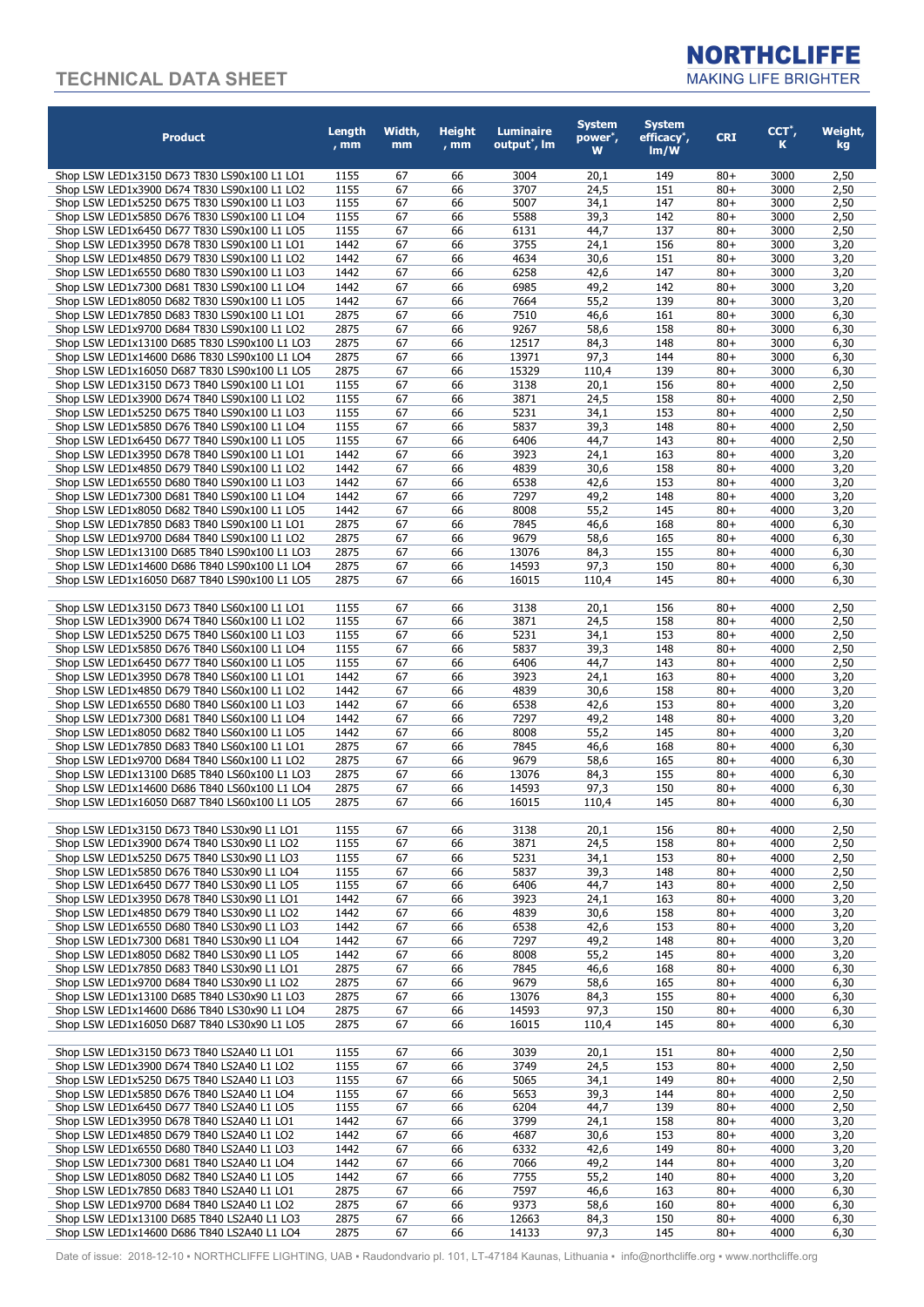**NORTHCLIFFE** 

**MAKING LIFE BRIGHTER** 

| Shop LSW LED1x16050 D687 T840 LS2A40 L1 LO5                                                                  | 2875 | 67 | 66 | 15509 | 110.4 | 140 | $80+$  | 4000 | 6,30 |
|--------------------------------------------------------------------------------------------------------------|------|----|----|-------|-------|-----|--------|------|------|
|                                                                                                              |      |    |    |       |       |     |        |      |      |
| Shop LSW LED1x3150 D673 T840 LS1A18 L1 LO1                                                                   | 1155 | 67 | 66 | 2973  | 20,1  | 148 | $80+$  | 4000 | 2,50 |
| Shop LSW LED1x3900 D674 T840 LS1A18 L1 LO2                                                                   | 1155 | 67 | 66 | 3668  | 24,5  | 150 | $80 +$ | 4000 | 2,50 |
| Shop LSW LED1x5250 D675 T840 LS1A18 L1 LO3                                                                   | 1155 | 67 | 66 | 4955  | 34,1  | 145 | $80 +$ | 4000 | 2,50 |
| Shop LSW LED1x5850 D676 T840 LS1A18 L1 LO4                                                                   | 1155 | 67 | 66 | 5530  | 39,3  | 141 | $80+$  | 4000 | 2,50 |
| Shop LSW LED1x6450 D677 T840 LS1A18 L1 LO5                                                                   | 1155 | 67 | 66 | 6069  | 44,7  | 136 | $80 +$ | 4000 | 2,50 |
| Shop LSW LED1x3950 D678 T840 LS1A18 L1 LO1                                                                   | 1442 | 67 | 66 | 3716  | 24,1  | 154 | $80 +$ | 4000 | 3,20 |
| Shop LSW LED1x4850 D679 T840 LS1A18 L1 LO2                                                                   | 1442 | 67 | 66 | 4585  | 30,6  | 150 | $80+$  | 4000 | 3,20 |
| Shop LSW LED1x6550 D680 T840 LS1A18 L1 LO3                                                                   | 1442 | 67 | 66 | 6194  | 42,6  | 145 | $80+$  | 4000 | 3,20 |
| Shop LSW LED1x7300 D681 T840 LS1A18 L1 LO4                                                                   | 1442 | 67 | 66 | 6913  | 49,2  | 141 | $80 +$ | 4000 | 3,20 |
| Shop LSW LED1x8050 D682 T840 LS1A18 L1 LO5                                                                   | 1442 | 67 | 66 | 7586  | 55,2  | 137 | $80 +$ | 4000 | 3,20 |
| Shop LSW LED1x7850 D683 T840 LS1A18 L1 LO1                                                                   | 2875 | 67 | 66 | 7432  | 46,6  | 160 | $80+$  | 4000 | 6,30 |
| Shop LSW LED1x9700 D684 T840 LS1A18 L1 LO2                                                                   | 2875 | 67 | 66 | 9169  | 58,6  | 156 | $80+$  | 4000 | 6,30 |
| Shop LSW LED1x13100 D685 T840 LS1A18 L1 LO3                                                                  | 2875 | 67 | 66 | 12388 | 84,3  | 147 | $80+$  | 4000 | 6,30 |
| Shop LSW LED1x14600 D686 T840 LS1A18 L1 LO4                                                                  | 2875 | 67 | 66 | 13825 | 97,3  | 142 | $80+$  | 4000 | 6,30 |
| Shop LSW LED1x16050 D687 T840 LS1A18 L1 LO5                                                                  | 2875 | 67 | 66 | 15172 | 110.4 | 137 | $80+$  | 4000 | 6,30 |
| tolerance range for optical and electrical data: $\pm 10\%$ . Values apply to an ambient temperature of 25°C |      |    |    |       |       |     |        |      |      |

PREMIUM RANGE AVAILABLE ON REQUEST (SUBJECT TO MINIMUM ORDER QUANTITY) Product **Length** , mm Width, mm **Height** , mm Luminaire output\* , lm System power\* , W System efficacy\* , lm/W  $CRI$   $CCT^*$ , K Weight, kg Shop LSW LED1x3350 G001 T830 LS90x100 L1 LO1 1155 67 66 3183 20,3 157 80+ 3000 2,50 Shop LSW LED1x4100 G002 T830 LS90x100 L1 LO2 1155 67 66 3928 24,5 160 80+ 3000 2,50 Shop LSW LED1x5550 G003 T830 LS90x100 L1 LO3 1155 67 66 5306 33,9 157 80+ 3000 2,50 Shop LSW LED1x6250 G004 T830 LS90x100 L1 LO4 1155 67 66 5922 39,0 152 80+ 3000 2,50 Shop LSW LED1x6900 G005 T830 LS90x100 L1 LO5 1155 67 66 6498 44,2 147 80+ 3000 2,50 Shop LSW LED1x9450 G016 T830 LS90x100 L1 LO6 1155 67 66 8934 60,8 147 80+ 3000 2,50<br>Shop LSW LED1x4150 G006 T830 LS90x100 L1 LO1 1442 67 66 3979 24,2 164 80+ 3000 3,20 Shop LSW LED1x4150 G006 T830 LS90x100 L1 LO1 1442 67 66 3979 24.2 164 80+ 3000 Shop LSW LED1x5150 G007 T830 LS90x100 L1 LO2 1442 67 66 4910 30,6 160 80+ 3000 3,20 Shop LSW LED1x6950 G008 T830 LS90x100 L1 LO3 1442 67 66 6632 42.3 157 80+ 3000 3.20 Shop LSW LED1x7800 G009 T830 LS90x100 L1 LO4 1442 67 66 7403 48,7 152 80+ 3000 3,20 Shop LSW LED1x8600 G010 T830 LS90x100 L1 LO5 1442 67 66 8122 54,7 149 80+ 3000 3,20 Shop LSW LED1x11800 G017 T830 LS90x100 L1 LO6 1442 67 66 11168 75,2 149 80+ 3000 3,20 Shop LSW LED1x8300 G011 T830 LS90x100 L1 LO1 2875 67 66 7958 46,8 170 80+ 3000 6,30 Shop LSW LED1x10250 G012 T830 LS90x100 L1 LO2 2875 67 66 9821 58,6 168 80+ 3000 6,30 Shop LSW LED1x13900 G013 T830 LS90x100 L1 LO3 2875 67 66 13264 83,8 158 80+ 3000 6,30 Shop LSW LED1x15550 G014 T830 LS90x100 L1 LO4 2875 67 66 14805 96,5 153 80+ 3000 6,30 Shop LSW LED1x17150 G015 T830 LS90x100 L1 LO5 2875 67 66 16244 110,4 147 80+ 3000 6,30 Shop LSW LED1x23600 G018 T830 LS90x100 L1 LO6 2875 67 66 22335 151,8 147 80+ 3000 6,30 Shop LSW LED1x3350 G001 T840 LS90x100 L1 L01 1155 67 66 3315 20,3 164 80+ 4000 2,50<br>Shop LSW LED1x4100 G002 T840 LS90x100 L1 LO2 1155 67 66 4088 24,5 167 80+ 4000 2,50 Shop LSW LED1x4100 G002 T840 LS90x100 L1 LO2 1155 67 66 4088 24,5 167 80+ 4000 Shop LSW LED1x5550 G003 T840 LS90x100 L1 LO3 1155 67 66 5542 33,9 164 80+ 4000 2,50 Shop LSW LED1x6250 G004 T840 LS90x100 L1 LO4 1155 67 66 6209 39,0 159 80+ 4000 2,50 Shop LSW LED1x6900 G005 T840 LS90x100 L1 LO5 1155 67 66 6853 44,2 155 80+ 4000 2,50 Shop LSW LED1x9450 G016 T840 LS90x100 L1 LO6 1155 67 66 9422 60,8 155 80+ 4000 2,50 Shop LSW LED1x4150 G006 T840 LS90x100 L1 LO1 1442 67 66 4144 24,2 171 80+ 4000 3,20 Shop LSW LED1x5150 G007 T840 LS90x100 L1 LO2 1442 67 66 5110 30,6 167 80+ 4000 3,20 Shop LSW LED1x6950 G008 T840 LS90x100 L1 LO3 1442 67 66 6927 42,3 164 80+ 4000 3,20 Shop LSW LED1x7800 G009 T840 LS90x100 L1 LO4 1442 67 66 7761 48,7 159 80+ 4000 3,20 Shop LSW LED1x8600 G010 T840 LS90x100 L1 LO5 1442 67 66 8566 54,7 157 80+ 4000 3,20 Shop LSW LED1x11800 G017 T840 LS90x100 L1 LO6 1442 67 66 11778 75,2 157 80+ 4000 3,20 Shop LSW LED1x8300 G011 T840 LS90x100 L1 LO1 2875 67 66 8288 46,8 177 80+ 4000 6,30 Shop LSW LED1x10250 G012 T840 LS90x100 L1 LO2 2875 67 66 10220 58,6 174 80+ 4000 6,30 Shop LSW LED1x13900 G013 T840 LS90x100 L1 LO3 2875 67 66 13855 83,8 165 80+ 4000 6,30 Shop LSW LED1x15550 G014 T840 LS90x100 L1 LO4 2875 67 66 15523 96,5 161 80+ 4000 6,30 Shop LSW LED1x17150 G015 T840 LS90x100 L1 LO5 2875 67 66 17132 109,3 157 80+ 4000 6,30 Shop LSW LED1x23600 G018 T840 LS90x100 L1 LO6 2875 67 66 23556 150,3 157 80+ 4000 6,30 Shop LSW LED1x3350 G001 T840 LS60x100 L1 LO1 1155 67 66 3315 20,3 164 80+ 4000 2,50 Shop LSW LED1x4100 G002 T840 LS60x100 L1 LO2 1155 67 66 4088 24,5 167 80+ 4000 2,50 Shop LSW LED1x5550 G003 T840 LS60x100 L1 LO3 1155 67 66 5542 33,9 164 80+ 4000 2,50 Shop LSW LED1x6250 G004 T840 LS60x100 L1 LO4 1155 67 66 6209 39,0 159 80+ 4000 2,50 Shop LSW LED1x6900 G005 T840 LS60x100 L1 LO5 1155 67 66 6853 44.2 155 80+ Shop LSW LED1x9450 G016 T840 LS60x100 L1 LO6 1155 67 66 9422 60,8 155 80+ 4000 2,50 Shop LSW LED1x4150 G006 T840 LS60x100 L1 LO1 1442 67 66 4144 24,2 171 80+ 4000 3,20 Shop LSW LED1x5150 G007 T840 LS60x100 L1 LO2 1442 67 66 5110 30,6 167 80+ 4000 3,20 Shop LSW LED1x6950 G008 T840 LS60x100 L1 LO3 1442 67 66 6927 42,3 164 80+ 4000 3,20<br>Shop LSW LED1x7800 G009 T840 LS60x100 L1 LO4 1442 67 66 7761 48,7 159 80+ 4000 3,20 Shop LSW LED1x7800 G009 T840 LS60x100 L1 LO4 1442 67 66 7761 48,7 159 80+ 4000 Shop LSW LED1x8600 G010 T840 LS60x100 L1 LO5 1442 67 66 8566 54,7 157 80+ 4000 3,20 Shop LSW LED1x11800 G017 T840 LS60x100 L1 LO6 1442 67 66 11778 75,2 157 80+ 4000 3,20 Shop LSW LED1x8300 G011 T840 LS60x100 L1 LO1 2875 67 66 8288 46,8 177 80+ 4000 6,30 Shop LSW LED1x10250 G012 T840 LS60x100 L1 LO2 2875 67 66 10220 58,6 174 80+ 4000 6,30<br>Shop LSW LED1x13900 G013 T840 LS60x100 L1 LO3 2875 67 66 13855 83,8 165 80+ 4000 6,30 Shop LSW LED1x13900 G013 T840 LS60x100 L1 LO3 2875 67 66 13855 83,8 165 80+ 4000 Shop LSW LED1x15550 G014 T840 LS60x100 L1 LO4 2875 67 66 15523 96,5 161 80+ 4000 6,30 Shop LSW LED1x17150 G015 T840 LS60x100 L1 LO5 2875 67 66 17132 109,3 157 80+ 4000 6,30 Shop LSW LED1x23600 G018 T840 LS60x100 L1 LO6 2875 67 66 23556 150,3 157 80+ 4000 6,30 Shop LSW LED1x3350 G001 T840 LS30x90 L1 LO1 1155 67 66 3315 20,3 164 80+ 4000 2,50 Shop LSW LED1x4100 G002 T840 LS30x90 L1 LO2 1155 67 66 4088 24,5 167 80+ 4000 2,50

Date of issue: 2018-12-10 · NORTHCLIFFE LIGHTING, UAB · Raudondvario pl. 101, LT-47184 Kaunas, Lithuania · info@northcliffe.org · www.northcliffe.org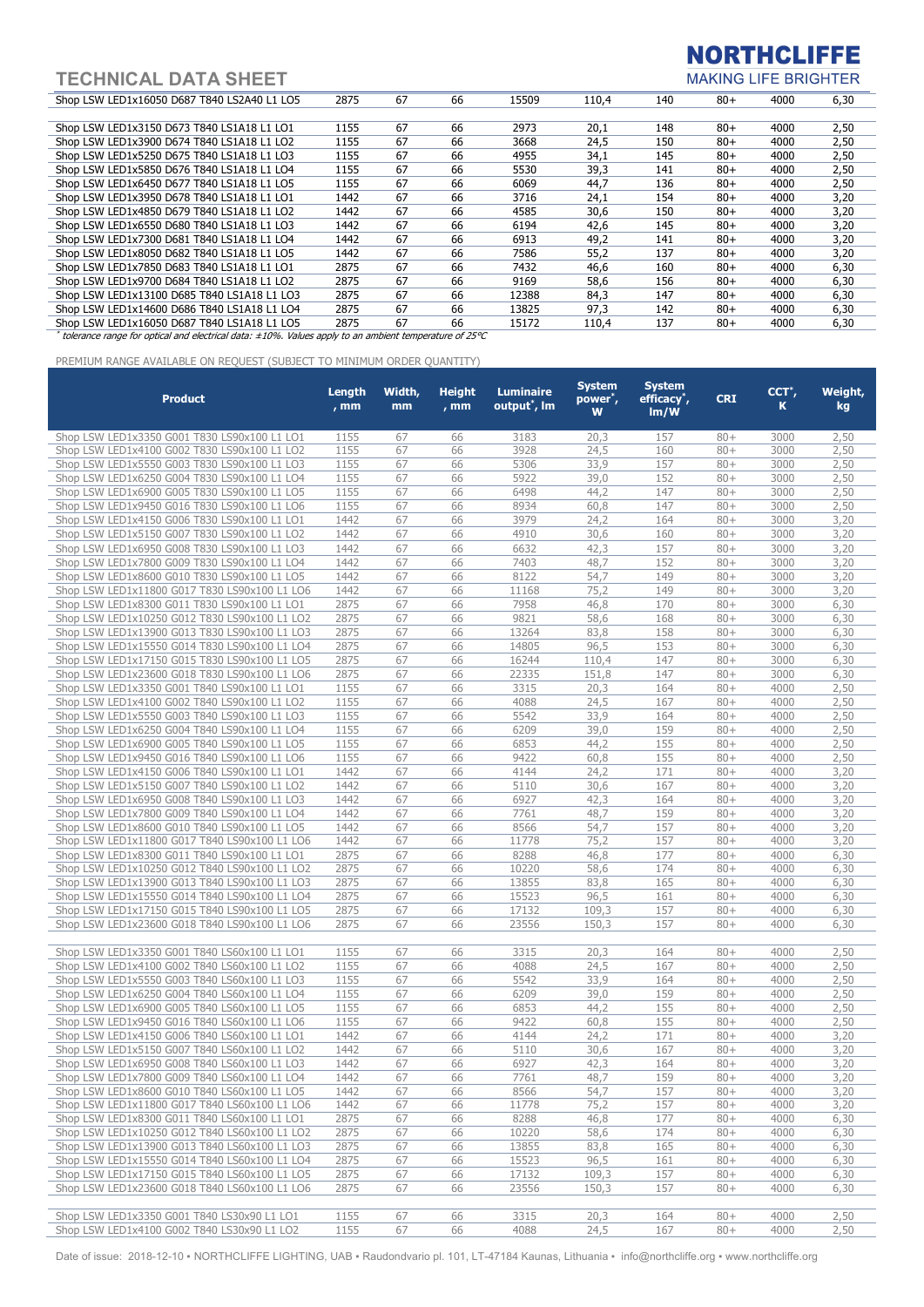

| <u>I EUNIUAL DATA ƏNEET</u>                  |              |    |                  |               |                        |            |                  | <b>MANING LIFE DRIGHTER</b> |                   |
|----------------------------------------------|--------------|----|------------------|---------------|------------------------|------------|------------------|-----------------------------|-------------------|
| Shop LSW LED1x5550 G003 T840 LS30x90 L1 LO3  | 1155         | 67 | 66               | 5542          | 33,9                   | 164        | $80+$            | 4000                        | 2,50              |
| Shop LSW LED1x6250 G004 T840 LS30x90 L1 LO4  | 1155         | 67 | 66               | 6209          | 39,0                   | 159        | $80 +$           | 4000                        | 2,50              |
| Shop LSW LED1x6900 G005 T840 LS30x90 L1 LO5  | 1155         | 67 | 66               | 6853          | 44,2                   | 155        | $80 +$           | 4000                        | 2,50              |
| Shop LSW LED1x9450 G016 T840 LS30x90 L1 LO6  | 1155         | 67 | 66               | 9422          | 60,8                   | 155        | $80 +$           | 4000                        | 2,50              |
| Shop LSW LED1x4150 G006 T840 LS30x90 L1 LO1  | 1442         | 67 | 66               | 4144          | 24,2                   | 171        | $80 +$           | 4000                        | 3,20              |
| Shop LSW LED1x5150 G007 T840 LS30x90 L1 LO2  | 1442         | 67 | 66               | 5110          | 30,6                   | 167        | $80 +$           | 4000                        | 3,20              |
| Shop LSW LED1x6950 G008 T840 LS30x90 L1 LO3  | 1442         | 67 | 66               | 6927          | 42,3                   | 164        | $80 +$           | 4000                        | 3,20              |
| Shop LSW LED1x7800 G009 T840 LS30x90 L1 LO4  | 1442         | 67 | 66               | 7761          | 48,7                   | 159        | $80 +$           | 4000                        | 3,20              |
| Shop LSW LED1x8600 G010 T840 LS30x90 L1 LO5  | 1442         | 67 | 66               | 8566          | 54,7                   | 157        | $80 +$           | 4000                        | 3,20              |
| Shop LSW LED1x11800 G017 T840 LS30x90 L1 LO6 | 1442         | 67 | 66               | 11778         | 75,2                   | 157        | $80 +$           | 4000                        | 3,20              |
| Shop LSW LED1x8300 G011 T840 LS30x90 L1 LO1  | 2875         | 67 | 66               | 8288          | 46,8                   | 177        | $80 +$           | 4000                        | 6,30              |
| Shop LSW LED1x10250 G012 T840 LS30x90 L1 LO2 | 2875         | 67 | 66               | 10220         | 58,6                   | 174        | $80 +$           | 4000                        | 6,30              |
| Shop LSW LED1x13900 G013 T840 LS30x90 L1 LO3 | 2875         | 67 | 66               | 13855         | 83,8                   | 165        | $80 +$           | 4000                        | 6,30              |
| Shop LSW LED1x15550 G014 T840 LS30x90 L1 LO4 | 2875         | 67 | 66               | 15523         | 96,5                   | 161        | $80 +$           | 4000                        | 6,30              |
| Shop LSW LED1x17150 G015 T840 LS30x90 L1 LO5 | 2875         | 67 | 66               | 17132         | 109,3                  | 157        | $80 +$           | 4000                        | 6,30              |
| Shop LSW LED1x23600 G018 T840 LS30x90 L1 LO6 | 2875         | 67 | 66               | 23556         | 150.3                  | 157        | $80 +$           | 4000                        | 6,30              |
|                                              |              |    |                  |               |                        |            |                  |                             |                   |
| Shop LSW LED1x3350 G001 T840 LS2A40 L1 LO1   | 1155         | 67 | 66               | 3210          | 20,3                   | 158        | $80 +$           | 4000                        | 2,50              |
| Shop LSW LED1x4100 G002 T840 LS2A40 L1 LO2   | 1155         | 67 | 66               | 3959          | 24,5                   | 162        | $80 +$           | 4000                        | 2,50              |
| Shop LSW LED1x5550 G003 T840 LS2A40 L1 LO3   | 1155         | 67 | 66               | 5367          | 33,9                   | 158        | $80 +$           | 4000                        | 2,50              |
| Shop LSW LED1x6250 G004 T840 LS2A40 L1 LO4   | 1155         | 67 | 66               | 6013          | 39,0                   | 154        | $80 +$           | 4000                        | 2,50              |
| Shop LSW LED1x6900 G005 T840 LS2A40 L1 LO5   | 1155         | 67 | 66               | 6636          | 44,2                   | 150        | $80 +$           | 4000                        | 2,50              |
| Shop LSW LED1x9450 G016 T840 LS2A40 L1 LO6   | 1155         | 67 | 66               | 9125          | 60,8                   | 150        | $80 +$           | 4000                        | 2,50              |
| Shop LSW LED1x4150 G006 T840 LS2A40 L1 LO1   | 1442         | 67 | 66               | 4013          | 24,2                   | 166        | $80 +$           | 4000                        | 3,20              |
| Shop LSW LED1x5150 G007 T840 LS2A40 L1 LO2   | 1442         | 67 | 66               | 4949          | 30,6                   | 162        | $80 +$           | 4000                        | 3,20              |
| Shop LSW LED1x6950 G008 T840 LS2A40 L1 LO3   | 1442         | 67 | 66               | 6709          | 42,3                   | 158        | $80 +$           | 4000                        | 3,20              |
| Shop LSW LED1x7800 G009 T840 LS2A40 L1 LO4   | 1442         | 67 | 66               | 7516          | 48,7                   | 154        | $80 +$           | 4000                        | 3,20              |
| Shop LSW LED1x8600 G010 T840 LS2A40 L1 LO5   | 1442         | 67 | 66               | 8295          | 54,7                   | 152        | $80 +$           | 4000                        | 3,20              |
| Shop LSW LED1x11800 G017 T840 LS2A40 L1 LO6  | 1442         | 67 | 66               | 11406         | 75,2                   | 152        | $80 +$           | 4000                        | 3,20              |
| Shop LSW LED1x8300 G011 T840 LS2A40 L1 LO1   | 2875         | 67 | 66               | 8026          | 46,8                   | 171        | $80 +$           | 4000                        | 6,30              |
| Shop LSW LED1x10250 G012 T840 LS2A40 L1 LO2  | 2875         | 67 | 66               | 9898          | 58,6                   | 169        | $80 +$           | 4000                        | 6,30              |
| Shop LSW LED1x13900 G013 T840 LS2A40 L1 LO3  | 2875         | 67 | 66               | 13417         | 83,8                   | 160        | $80 +$           | 4000                        | 6,30              |
| Shop LSW LED1x15550 G014 T840 LS2A40 L1 LO4  | 2875         | 67 | 66               | 15033         | 96,5                   | 156        | $80 +$           | 4000                        | 6,30              |
| Shop LSW LED1x17150 G015 T840 LS2A40 L1 LO5  | 2875         | 67 | 66               | 16591         | 109,3                  | 152        | $80+$            | 4000                        | 6,30              |
| Shop LSW LED1x23600 G018 T840 LS2A40 L1 LO6  | 2875         | 67 | 66               | 22812         | 150,3                  | 152        | $80 +$           | 4000                        | 6,30              |
|                                              |              |    |                  |               |                        |            |                  |                             |                   |
| Shop LSW LED1x3350 G001 T840 LS1A18 L1 LO1   | 1155         | 67 | 66               | 3141          | 20,3                   | 155        | $80 +$           | 4000                        | 2,50              |
| Shop LSW LED1x4100 G002 T840 LS1A18 L1 LO2   | 1155         | 67 | 66               | 3873          | 24,5                   | 158        | $80+$            | 4000                        | 2,50              |
| Shop LSW LED1x5550 G003 T840 LS1A18 L1 LO3   | 1155         | 67 | 66               | 5250          | 33,9                   | 155        | $80 +$           | 4000                        | 2,50              |
| Shop LSW LED1x6250 G004 T840 LS1A18 L1 LO4   | 1155         | 67 | 66               | 5882          | 39,0                   | 151        | $80 +$           | 4000                        | 2,50              |
| Shop LSW LED1x6900 G005 T840 LS1A18 L1 LO5   | 1155         | 67 | 66               | 6492          | 44,2                   | 147        | $80 +$           | 4000                        | 2,50              |
| Shop LSW LED1x9450 G016 T840 LS1A18 L1 LO6   | 1155         | 67 | 66               | 8926          | 60,8                   | 147        | $80 +$           | 4000                        | 2,50              |
| Shop LSW LED1x4150 G006 T840 LS1A18 L1 LO1   | 1442         | 67 | 66               | 3926          | 24,2                   | 162        | $80 +$           | 4000                        | 3,20              |
| Shop LSW LED1x5150 G007 T840 LS1A18 L1 LO2   | 1442         | 67 | 66               | 4841          | 30,6                   | 158        | $80 +$           | 4000                        | 3,20              |
| Shop LSW LED1x6950 G008 T840 LS1A18 L1 LO3   | 1442         | 67 | 66               | 6563          | 42,3                   | 155        | $80 +$           | 4000                        | 3,20              |
| Shop LSW LED1x7800 G009 T840 LS1A18 L1 LO4   | 1442         | 67 | 66               | 7353          | 48,7                   | 151        | $80 +$           | 4000                        | 3,20              |
| Shop LSW LED1x8600 G010 T840 LS1A18 L1 LO5   | 1442         | 67 | 66               | 8115          | 54,7                   | 148        | $80 +$           | 4000                        | 3,20              |
| Shop LSW LED1x11800 G017 T840 LS1A18 L1 LO6  | 1442         | 67 | 66               | 11158         | 75,2                   | 148        | $80 +$           | 4000                        | 3,20              |
| Shop LSW LED1x8300 G011 T840 LS1A18 L1 LO1   | 2875         | 67 | 66               | 7851          | 46,8                   | 168        | $80 +$           | 4000                        | 6,30              |
| Shop LSW LED1x10250 G012 T840 LS1A18 L1 LO2  | 2875         | 67 | 66               | 9682          | 58,6                   | 165        | $80 +$           | 4000                        | 6,30              |
| Shop LSW LED1x13900 G013 T840 LS1A18 L1 LO3  | 2875         | 67 | 66               | 13126         | 83,8                   | 157        | $80 +$           | 4000                        | 6,30              |
| Shop LSW LED1x15550 G014 T840 LS1A18 L1 LO4  | 2875         | 67 | 66               | 14706         | 96,5                   | 152        | $80 +$           | 4000                        | 6,30              |
| Shop LSW LED1x17150 G015 T840 LS1A18 L1 LO5  | 2875<br>חרמר | 67 | 66<br>$\sqrt{2}$ | 16230<br>2221 | 109,3<br>$+F^{\wedge}$ | 148<br>4A0 | $80 +$<br>$\cap$ | 4000<br>1000                | 6,30<br>$\sim$ 20 |
|                                              |              |    |                  |               |                        |            |                  |                             |                   |

Shop LSW LED1x23600 G018 T840 LS1A18 L1 LO6 2875 67 66 22316 150,3 148 80+ 4000 6,30<br>\* tolerance range for optical and electrical data: ±10%. Values apply to an ambient temperature of 25°C

#### Available options:

| LS30x90         | Optics with 30x90° beam angle                                                    |
|-----------------|----------------------------------------------------------------------------------|
| LS60x100        | Optics with 60x100° beam angle                                                   |
| LS90x100        | Optics with 90x100° beam angle                                                   |
| LS1A18-L        | Optics with asymmetric beam, light direction - left                              |
| LS1A18-R        | Optics with asymmetric beam, light direction - right                             |
|                 | *note - please, for LSA18 optics specify direction                               |
| <b>LS2A40</b>   | Optics with double asymmetric beam                                               |
| LO1             | Light output level 1                                                             |
| LO <sub>2</sub> | Light output level 2                                                             |
| LO <sub>3</sub> | Light output level 3                                                             |
| <b>SDIM</b>     | Driver with switch-control dimming                                               |
| DALI            | Driver with DALI interface                                                       |
| EM3             | Emergency version 3 hours                                                        |
| EM3B            | Emergency version 3 hours (best available technology)                            |
| EM3A            | Emergency version equipped with an autonomous testing system, 3 hours            |
| EM3D            | Emergency version 3 hours with DALI interface                                    |
| L1              | Driver connected to L1 line                                                      |
| L <sub>2</sub>  | Driver connected to L2 line                                                      |
| L <sub>3</sub>  | Driver connected to L3 line                                                      |
|                 | * note - please always specify one of L1, L2, L3 options before placing an order |
| L               | for in-line connection end/first luminaire (lengths: 1153/ 1440/ 2873mm)         |
| LL.             | for in-line connection intermediate luminaire (lengths: 1151/1438/2871mm)        |
| T830            | Colour temperature 3000K, CRI 80+                                                |
| T840            | Colour temperature 4000K, CRI 80+                                                |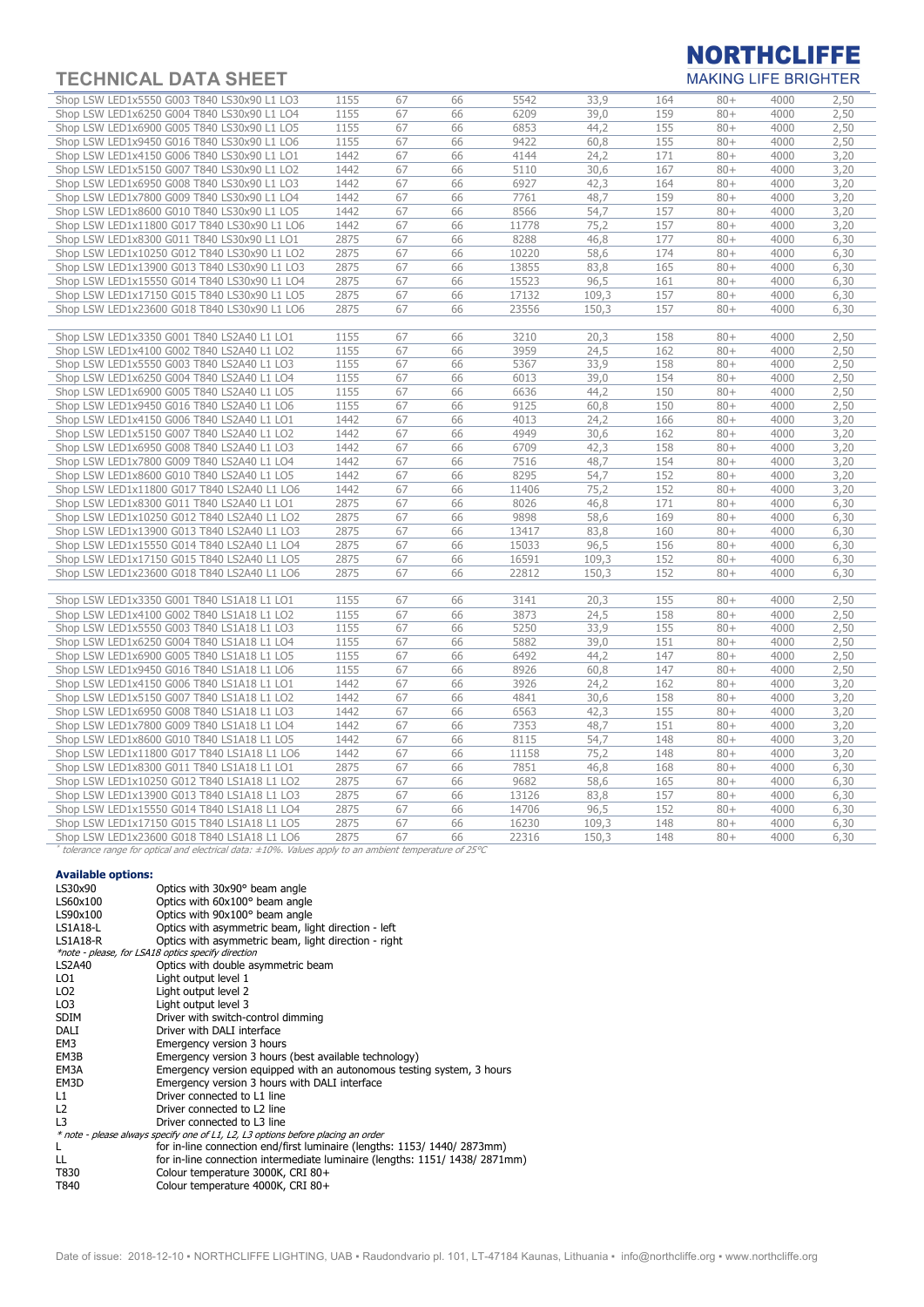



Description: 5-pole socket (Stucchi - 1602/VCB-M-5) for power supply, 1pcs \*note - please use power supply socket for first in-line luminaire connection to power source



Product: I-JOIN PLATE Shop LSW LED Description: I-Join element for connecting luminaires in-line, 1pcs (extra)



 $\mathbb{Z}^N$ 

Product: BLANK Shop LSW LED L1151mm Description: Blank part kit for connecting luminaires in-line 1151mm long, 1pcs



Product: BLANK Shop LSW LED L1438mm Description: Blank part kit for connecting luminaires in-line 1438mm long, 1pcs



Product: END CAP Shop LSW LED Description: End cap kit for Shop LSW LED luminaires, 1pcs (extra)